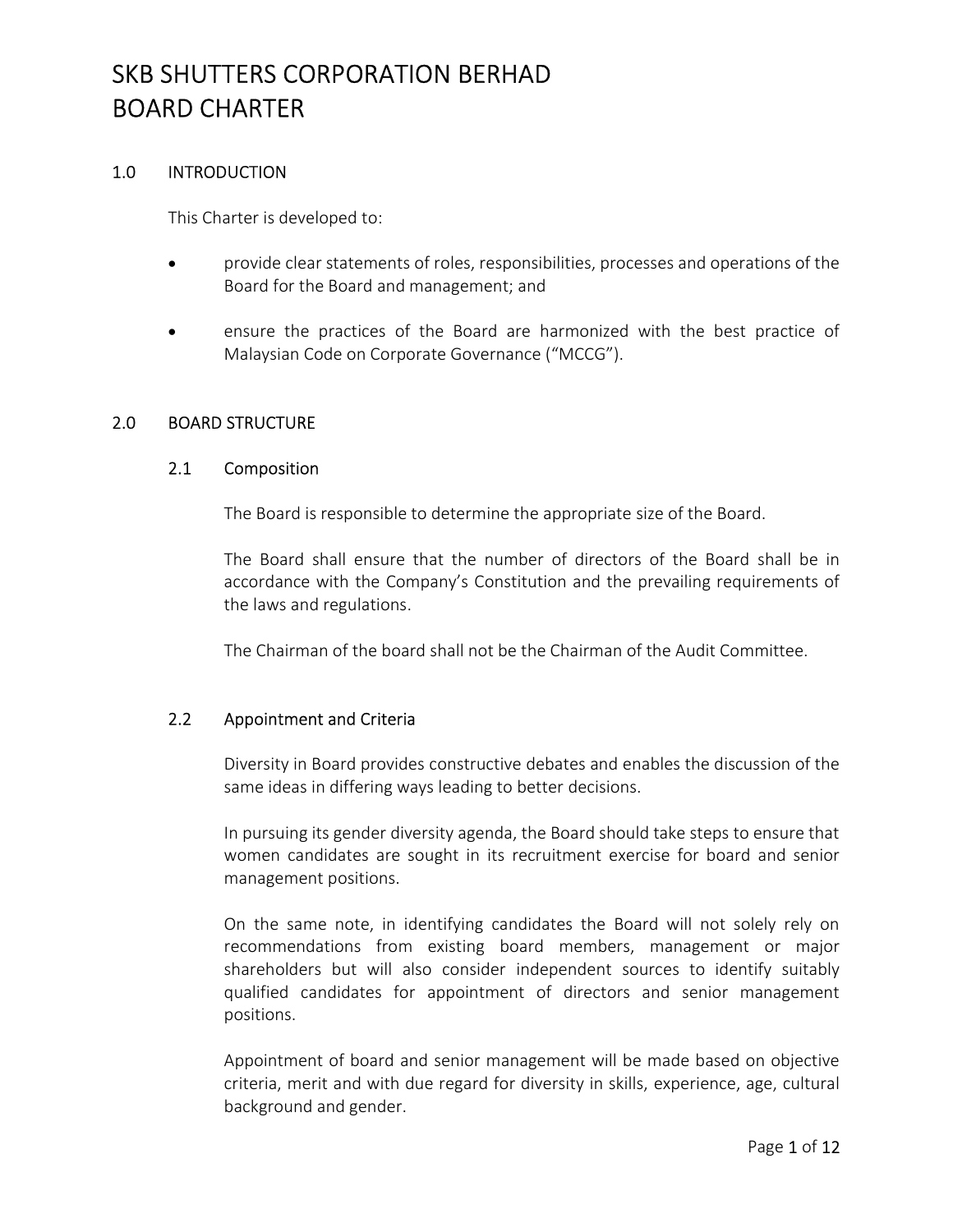### 2.3 Re-election

Director retirement and re-election shall be carried out in accordance with the Company's Constitution and requirements of the law.

### 3.0 ROLES AND RESPONSIBILITIES

### 3.1 Responsibilities of the Board

All Directors should objectively discharge their duties and responsibilities at all times in the interests of the Group and to keep abreast of their responsibilities as a Director and of the conduct, business activities and development of the Group.

In meeting the goals and objectives of the Group, the Board should, among others:

- promote good corporate governance culture within the Group which reinforces ethical, prudent and professional behaviour;
- review, challenge and decide on Management's proposals for the Group, and monitor their implementation carried out by Management;
- ensure that the strategic plan of the Group supports long-term value creation and includes strategies on economic, environmental and social considerations underpinning sustainability;
- supervise and assess Management performance to determine whether the Group's business is being properly managed;
- ensure that there is a sound framework for internal controls and risk management;
- understand the principal risks of the Group's business and recognise that business decisions involve the taking of appropriate risks;
- assess and set the risk appetite within which Management should operate and ensure that there is an appropriate risk management framework to identify, analyse, evaluate, manage and monitor significant financial and non-financial risks;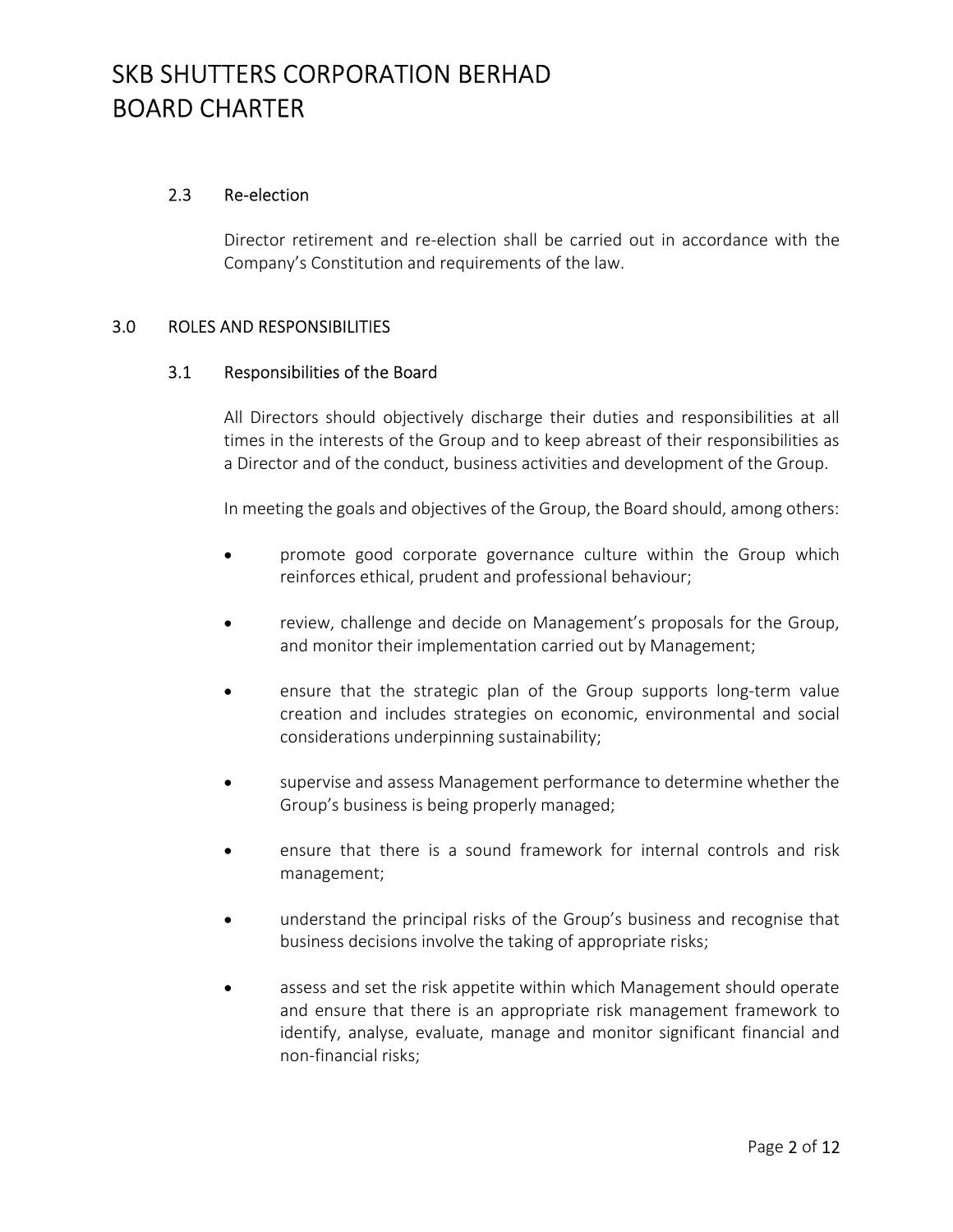- ensure that Senior Management has the necessary skills and experience, and there are measures in place to provide for the orderly succession of Board and Senior Management;
- ensure that the Group has in place procedures to enable effective communication with stakeholders;
- ensure the integrity of the Group's financial and non-financial reporting;
- review the terms of office and performance of the Board Committees annually (with members of the respective Board Committees abstain from deliberation);
- establish and maintain effective and adequate anti-bribery and corruption policies and procedures and whistleblowing reporting channel and seek assurance of the effectiveness of this framework;
- Review the Group's corruption risk exposures periodically or when there are changes in law, circumstance of the business and/or the profile of its business associates; and
- Obtain assurance that the Group's anti-corruption compliance policies and framework are adequate and effective

### 3.2 Responsibilities of Executive Chairman and Group Managing Director

#### a. Executive Chairman

- To provide leadership to the Board;
- To set the Board meeting's agenda and ensure that Board members receive complete and accurate information in a timely manner;
- To lead Board meetings and discussions;
- To encourage active participation of all Board members and to allow dissenting views to be freely expressed;
- To liaise with other Board members and the Company Secretary on the agenda for Board meetings;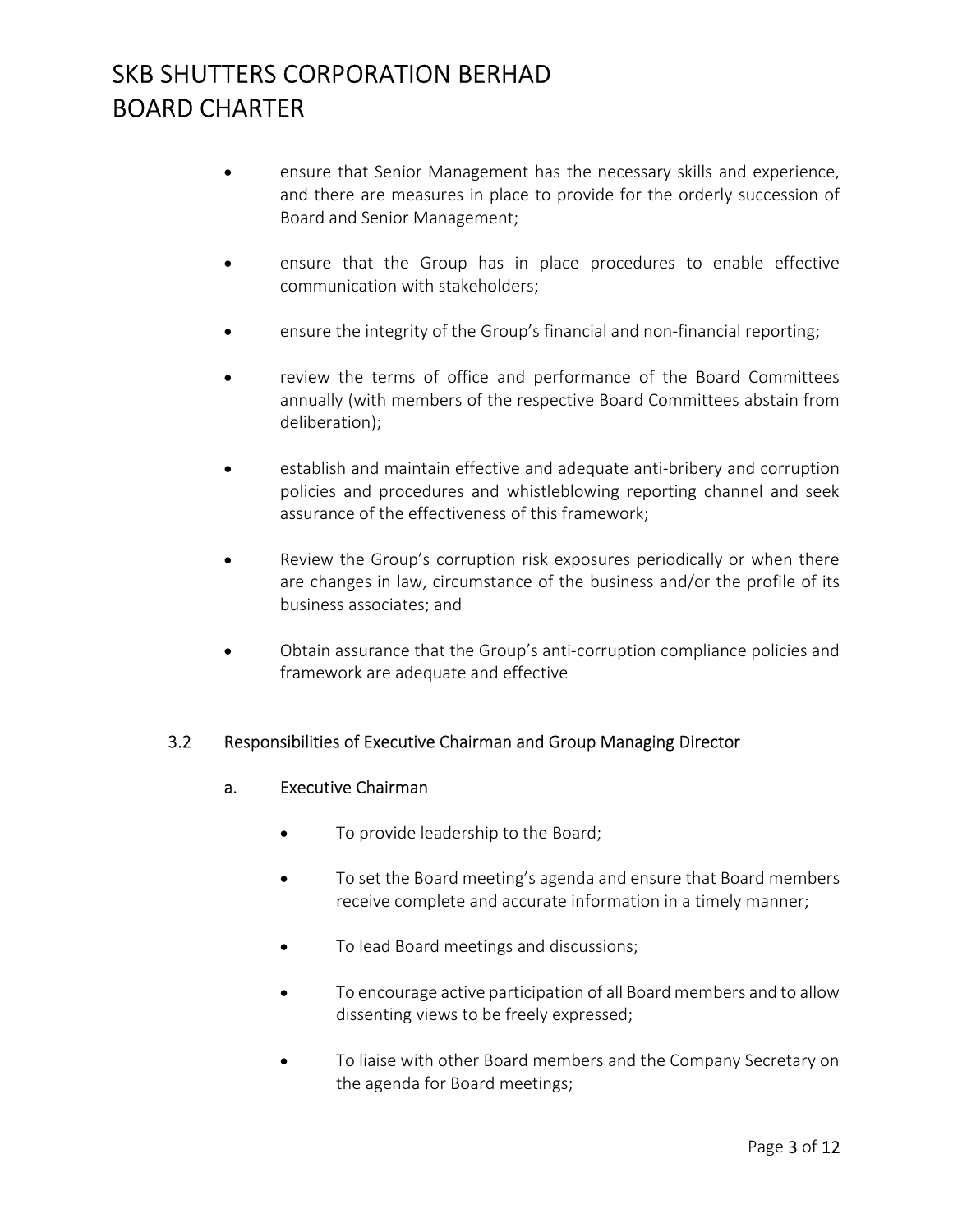- To manage the interface between Board and Management;
- To ensure that appropriate steps are taken to provide effective communication with stakeholders and that their views are communicated to the Board;
- To lead the Board in establishing and monitoring good corporate governance practices in the Group; and
- To chair general meetings of shareholders.

### b. Group Managing Director

- Develop and recommend to the Board the long-term strategy and vision of the Group and the critical performance targets;
- Develop and recommend to the Board the annual business plans, budgets and risk management action plans that support the Group's long-term strategy;
- Manage day-to-day business affairs and ensure continuous improvement and development, maintenance, implementation, formulation and achievement of corporate policies and strategies sanctioned by the Board;
- Ensure that the Group has an effective management team and structure, management development program and succession plan;
- Ensure effectiveness of internal control and risk management systems deployed in the Group;
- Keep Board informed of all important aspects of the Group's operations and to ensure that sufficient information is distributed to Board members; and
- Serve as a focal point for stakeholders' communication and engagement on Group's performance issues.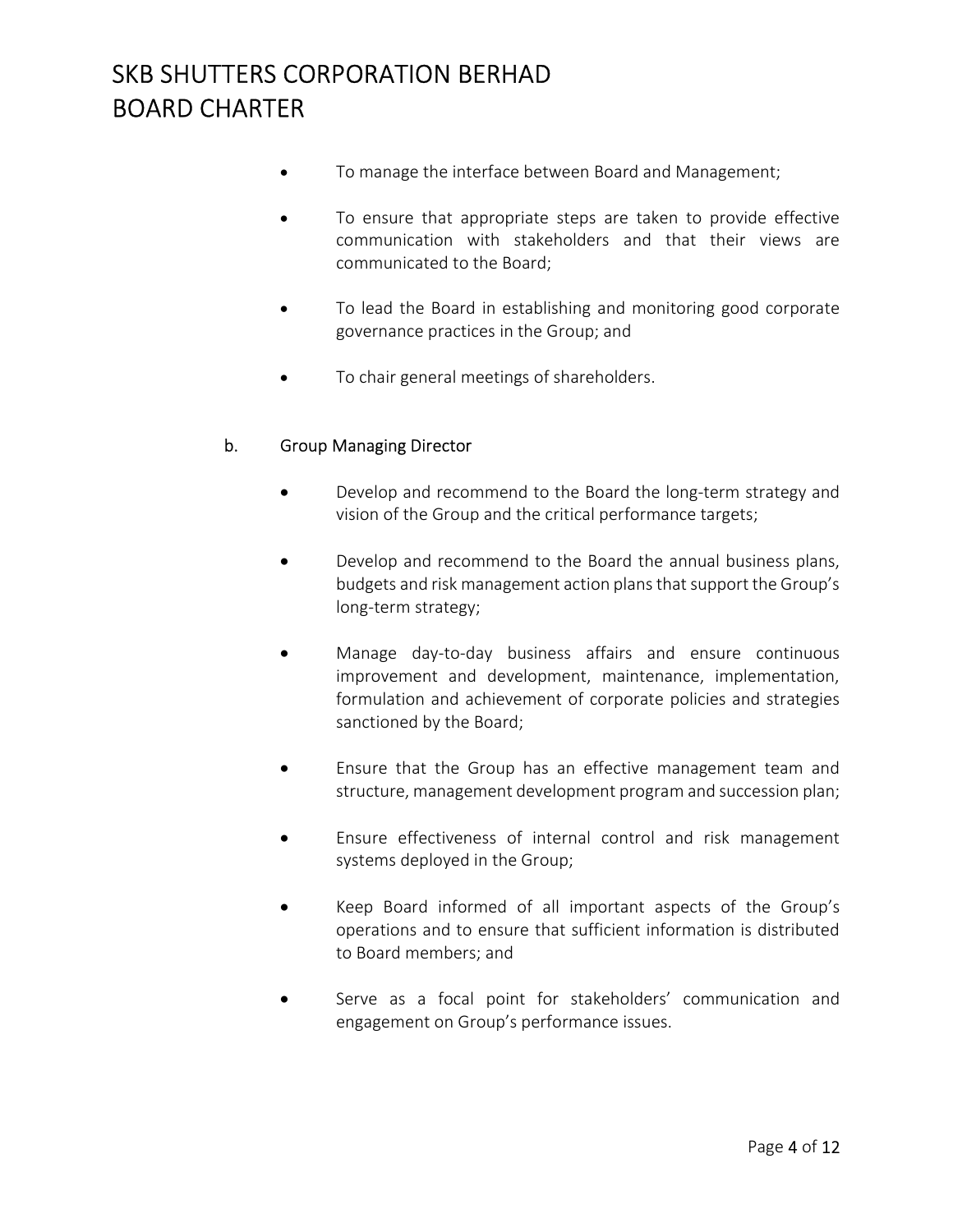## 3.3 Responsibilities of Senior Independent Director ("SID")

When the Board appoints a SID, the SID shall act as:

- a sounding board for the Chairman;
- an intermediary for other directors when necessary; and
- the focal point of contact for shareholders and other stakeholders communication and engagement on corporate governance issues.

## 3.4 Responsibilities of Independent Director

The primary responsibility of Independent Directors is to ensure effective check and balance in the Board by:

- bringing independent and objectivity judgement to the Board;
- mitigating risk of any possible conflict of interest and undue influence in the Board; and
- constructively challenging and contributing to the development of business strategy and direction of the Group.

## 3.5 Responsibilities of Board Committees

The Board shall establish the following Committees and define their respective terms of reference:

- Audit Committee; and
- Nominating Committee.

Board Committees do not make decision on behalf of the Board but to review matters under its purview and make recommendations to the Board for its consideration and decision making.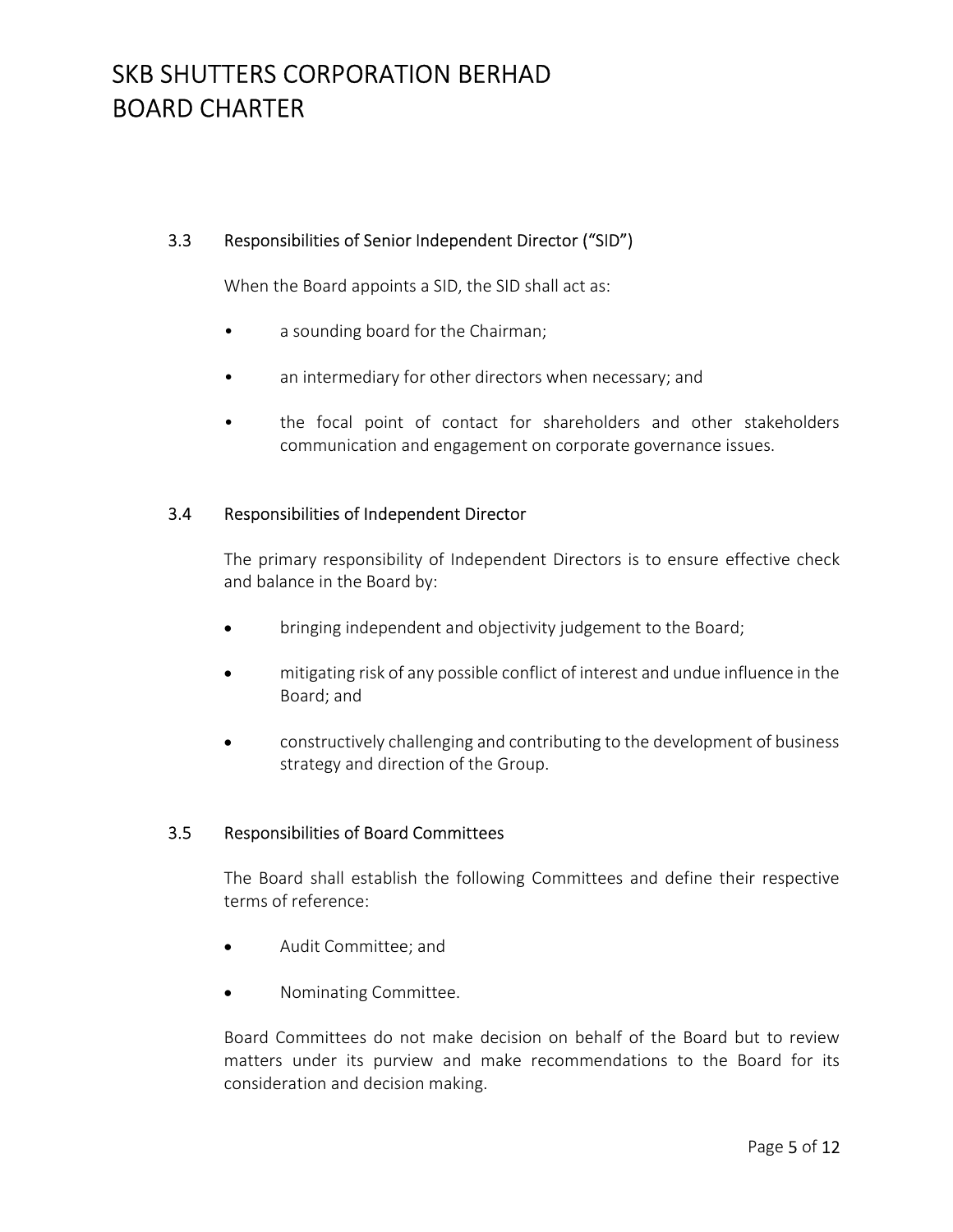The role, function, performance and membership of each Committee will be reviewed on an annual basis as part of the Board's appraisal process. The Board may require members of Committees be rotated on and off their Committees taking into account the needs of the Committees, legislative requirements, skill sets and the experience of the individual Directors.

### 4.0 INDEPENDENCE OF INDEPENDENT DIRECTOR

At minimum, Independent Directors of the Board must fulfil the provisions and definition of independent director of the Listing Requirements at all times; must declare their independence to the Board annually; and be able to act objectively and independently of management.

When Board intends to retain its Independent Director beyond nine years, it would justify and seek shareholders' approval in the AGM. If the board continues to retain the independent director after the twelfth year, the board should seek annual shareholders' approval through a two-tier voting process.

### 5.0 ISSUES AND DECISIONS RESERVED FOR THE BOARD

In order to ensure that the direction and control of the Group is within the Board's hands, the following list of matters shall be reserved to the Board for decision:

- Significant investment and divestment
- Corporate exercise;
- Business strategy and sustainability issues;
- Performance review, remuneration, succession and appointment of directors and key senior management;
- Shareholders' communication and matters; and
- Board policies and governance related matters.

These matters reserved shall be communicated to all Directors, Company Secretary, Internal Auditors, External Auditors and the key senior management. Management shall familiarise and observe the matters reserved to the Board and undertake to provide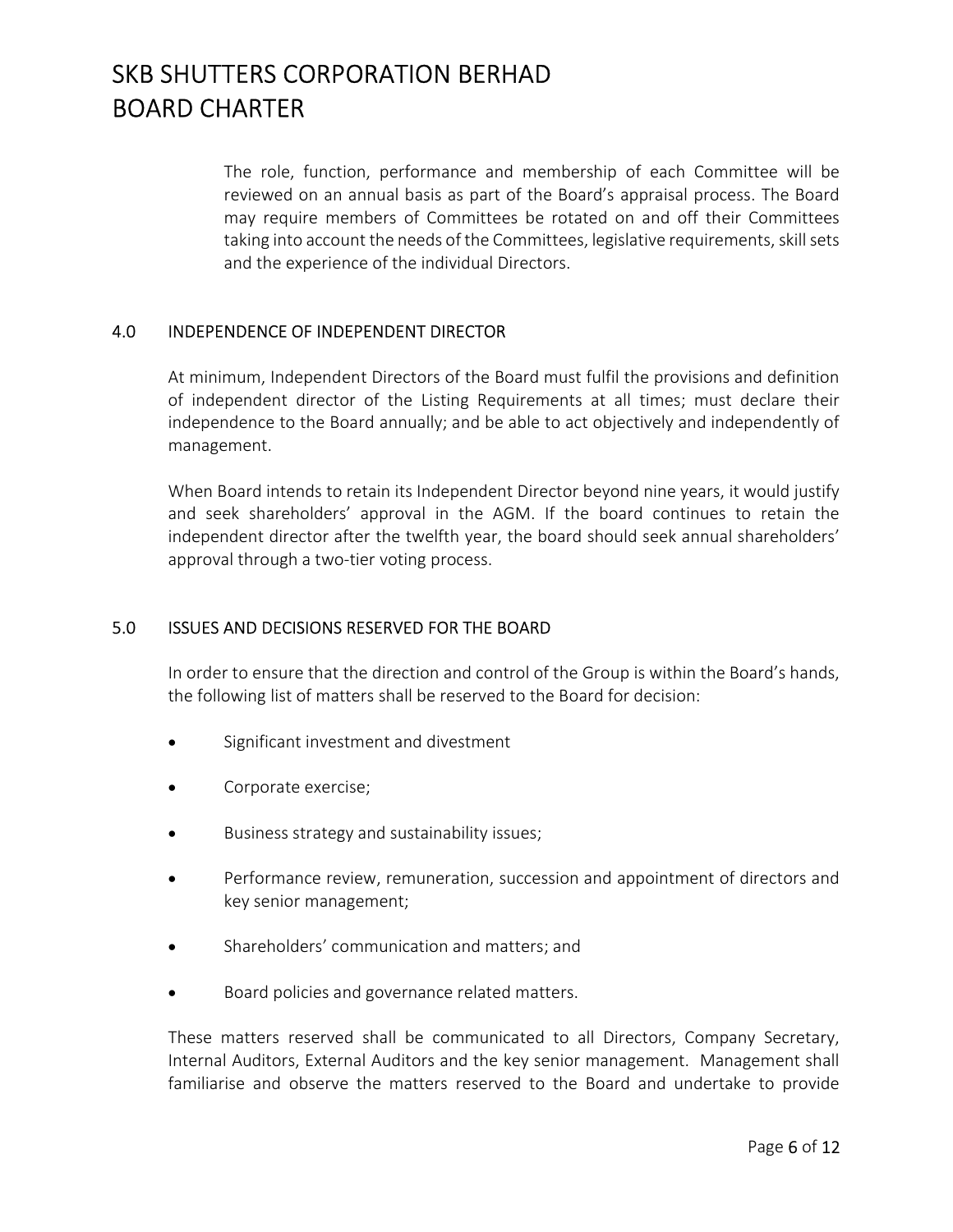adequate, timely and quality information to the Board for making its decision on these matters.

### 6.0 COMPANY SECRETARY

In order to carry her function effectively, Company Secretary should possess the knowledge and experience covering the knowledge in company and securities law, finance, governance, company secretaryship and listing requirements.

The roles and responsibilities of the Company Secretary include, but not limited to the following:

- Manage the logistic of all Board and Board Committees meetings;
- Attend and record minutes of all Board and Board Committees meetings and facilitate Board communications;
- Advise the Board and Board Committees on their roles and responsibilities;
- Advise the Board on corporate disclosures and compliance with securities regulations, listing requirements and companies act;
- Assist the Board in managing the processes pertaining to shareholder meeting; and
- Monitor corporate governance developments and assist the Board in applying governance practices to meet the compliance needs and stakeholders' expectations.

### 7.0 MEETINGS AND MINUTES

Board meetings are held on a regular basis, as determined annually in advance by the Board. The agenda for each meeting is dictated by the needs of the Board and the matters set out in the annual agenda for attention at a particular meeting.

Additional Board meeting can be convened by the Company Secretary at the request of any Director at any time by giving all Directors at least five (5) business days notice in writing. A meeting may, with the consent of all Directors, be convened with shorter notice.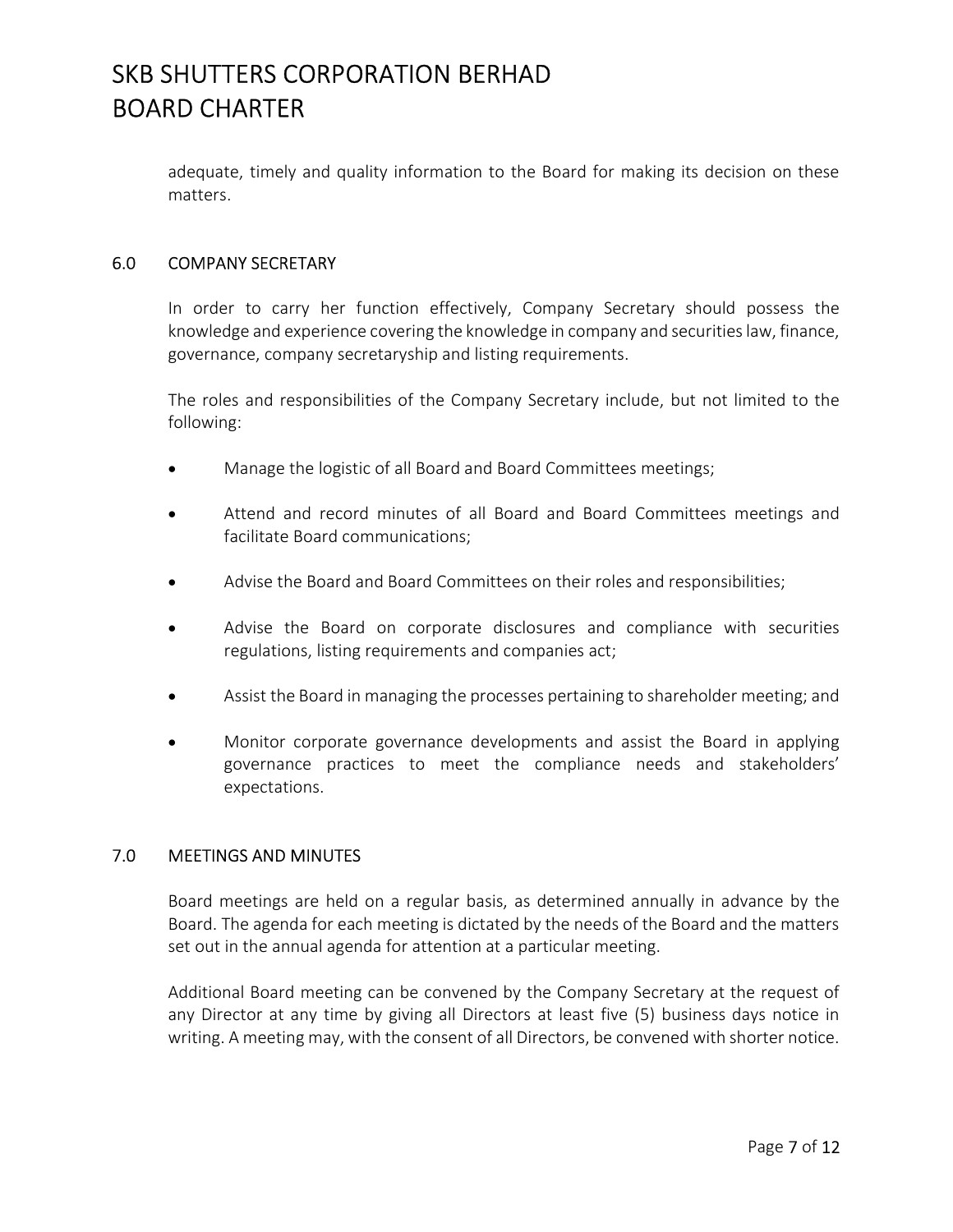The Secretary shall discuss with the Managing Director, Executive Director and Board Committee Chairmen on the agenda item. The final agenda for the meeting would be given to the Chairman for his approval and clearance.

All Board members may request for inclusion of any matter in the agenda for a particular Board meeting. The request must be sent at least five (5) business days before the meeting.

Personal attendance of Board members at meetings is preferred. But, the Board and Board Committees may hold meetings at two or more venues using information technology that gives all members of the Board or the relevant Board Committee a reasonable opportunity to participate in the meeting.

In addition to the above, subject to relevant laws and guidelines, the following should be observed by Board:

- To meet on a quarterly basis, but in any event, no less than once in every three (3) months, or whenever deemed necessary;
- All directors must attend at least 50% of the Board meetings held in each financial year or such other percentage as may be prescribed by the Listing Requirements;
- The quorum of the meetings shall be met pursuant to the Constitution of the Company;
- The Board is also allowed to carry out the resolution by way of circulation;
- The participation of the director can be facilitated by means of video or telephone conferencing;
- Head of the respective division units and relevant management personnel may be invited to attend the Board meetings;
- Non-Executive Directors may hold meeting in the absence of management on a periodic, scheduled basis; and
- All meeting materials/report/papers as well as the notice and agenda will be compiled and distributed to all the Directors at least five (5) business days prior to the meeting. In case where the subject matter/agenda item is price sensitive or otherwise confidential or in a state of flux, the materials/report/papers will be presented directly at the meeting.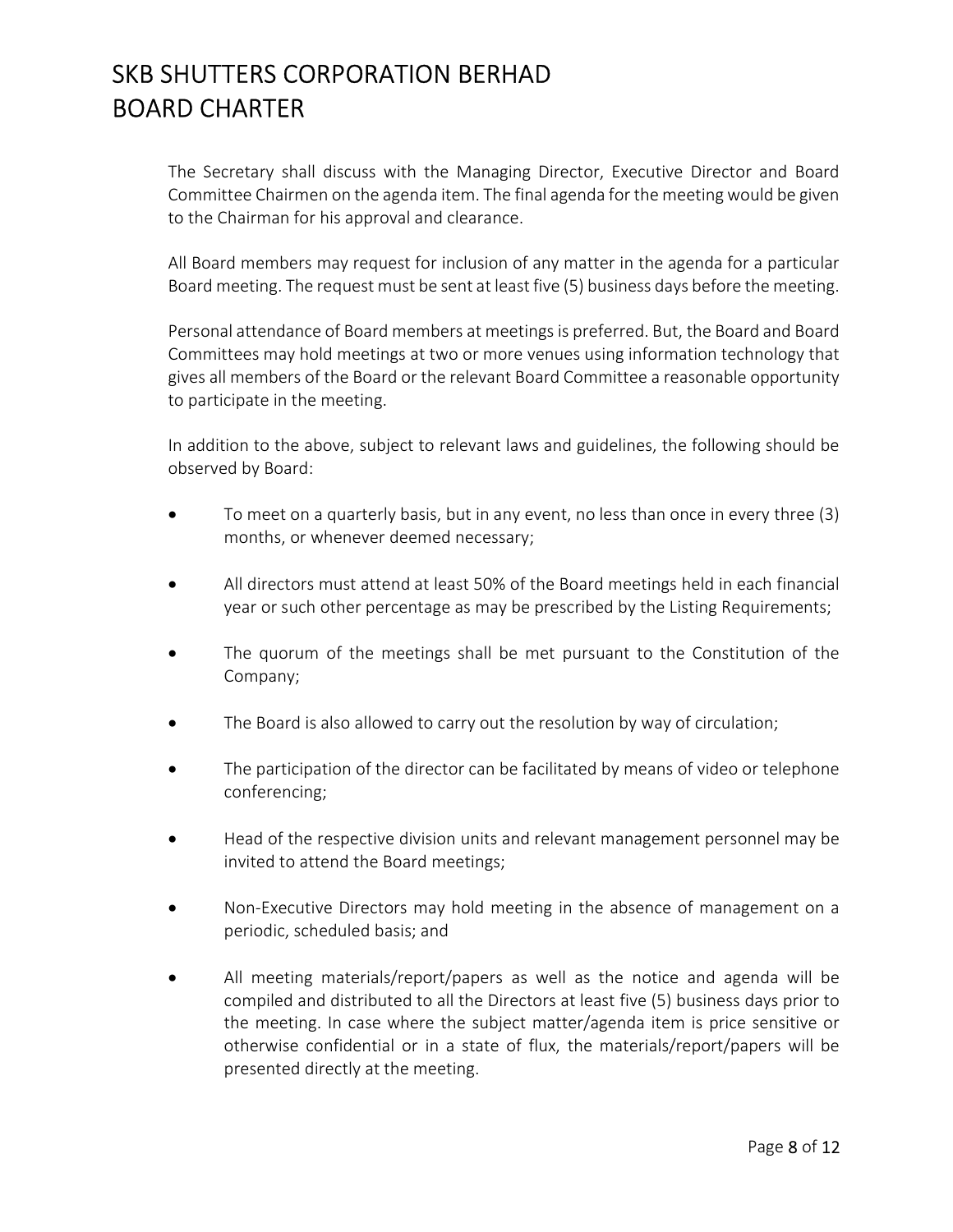### 8.0 ACCESS OF INFORMATION AND RESOURCES

The Board shall have full and unrestricted access to any information pertaining to the Group.

Management is responsible for providing the Board with the required information in an appropriate and timely manner. If the information provided by management is insufficient, the Board may make further enquiries, to which the management staff responsible shall respond accordingly.

Furthermore, the Board may seek third party or independent professional advices, if needed in discharging their responsibility at the cost of the Company.

### 9.0 CONTINUING EDUCATION PROGRAM AND TRAINING

All Board members shall keep themselves abreast with the current business, industry, regulatory and legislative developments and trends that will affect the Company and Group's business operations.

Newly appointed Board members shall be briefed on the terms of their appointment, duties and responsibilities, the operations of the Group and the business and the environment and markets in which the Group operates. In addition, new Board members are mandated to attend the Mandatory Accreditation Programme as required under the Listing Requirements within 4 months from the date of appointment.

Subsequently, all Board members are expected to undertake continuing professional education to enable them to discharge their duties effectively. Members of the Audit Committee should undertake continuous professional development in accounting and auditing standards, practices and rules.

Company Secretary, Internal and External Auditors may brief the Board on changes in the legislative, regulatory or industry framework which impact the Company. However, such briefings are not a substitute for the director trainings for seeking continuous knowledge of the changes in the market regulations.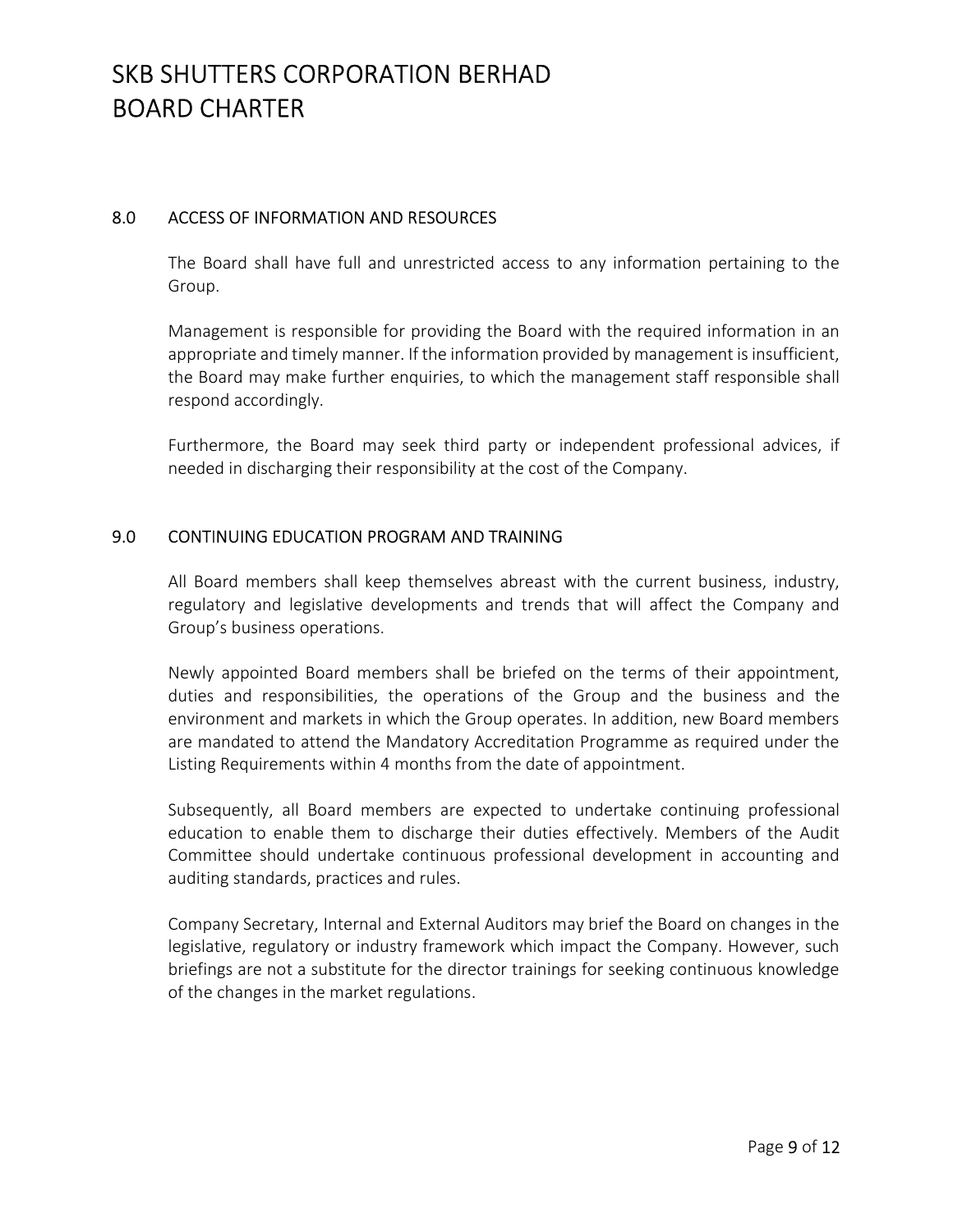### 10.0 PERFORMANCE APPRAISAL

Regular reviews of directors' effectiveness and performance are important for governance improvement of the Board. The Board reviews and evaluates individual directors' performance, its own performance and the performance of its Committees at least annually. When assessing its performance, the Board shall also evaluate its performance vis-à-vis the provisions in this Board Charter. The Board shall disclose how the assessment is carried out and its outcome.

All Board related performance appraisal shall be administered and conducted by the Nominating Committee who shall then report back to the Board. Based on the result of appraisal, the Nominating Committee should assist the Board to undertake assessment of the training needs of each Board Member and recommend the appropriate educational/training programmes to the respective Board members to equip themselves with the relevant knowledge.

### 11.0 REMUNERATION

The Board shall review and determine the remuneration packages of all its members and top executives. The level of remuneration will be designed to attract and maintain talented and motivated Directors and key senior management. Executive Directors are remunerated based on the Group's performance whilst the remuneration of the nonexecutive directors is determined in accordance with their and the level of responsibilities assumed.

Broadly, the remuneration policy of the Board shall take into account the complexity of the company's business and the individual's responsibilities. In addition, the remuneration should also be aligned with the business strategy and long-term objectives of the Group.

The remuneration of the Executive Directors and Senior Management shall be determined on the basis of the directors' and senior management's merit, qualification and competence, having regard to the Group's operating results, individual performance and market comparisons.

The Board shall use the result of the performance appraisal conducted and reported by the Nominating Committee as its basis for determining the directors' remuneration. In addition, the Board shall ensure that the remuneration of the Board members and Senior Management are disclosed in accordance with the practices of the Malaysia Code of Corporate Governance.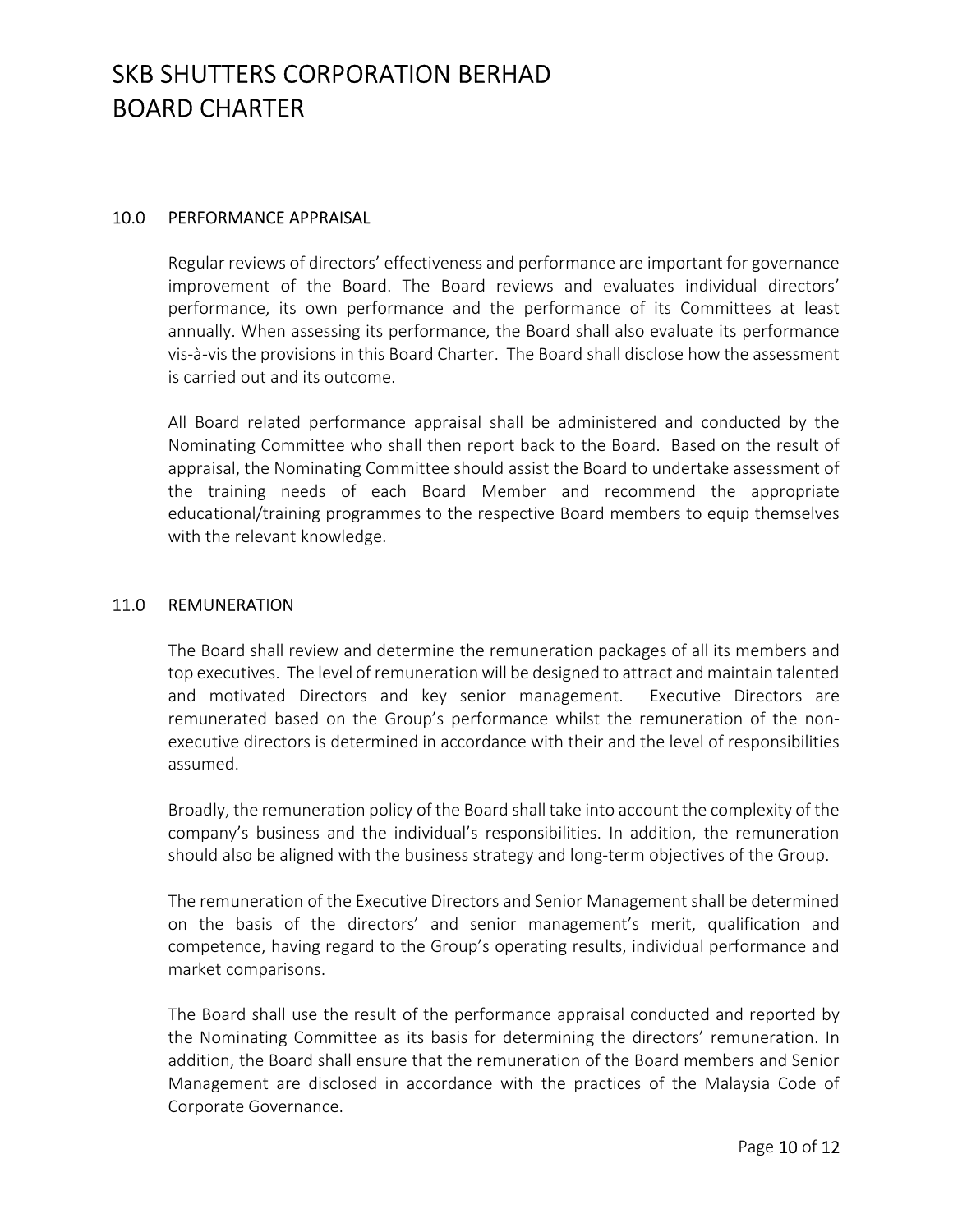The maximum amount of annual fees to be paid to Independent Directors will be recommended by the Board and subject to ordinary resolution of the shareholders.

## 12.0 CONFLICT OF INTERESTS

Directors are required to take all reasonable steps to avoid actual, potential or perceived conflict of interests with the Group's interest.

Should there be actual, potential or perceived conflict of interest between a Company and a director, or a person connected with Director such as a spouse, other family member, or a related company, the interested director shall make full disclosure in bona fide and act honestly in the best interest of the Group and shall not participate in deliberations and shall abstain himself/herself from casting his/her votes in any matter arising there from.

### 13.0 INDEMNITY AND INSURANCE

The Board is responsible to consider appropriate insurance policy to mitigate liabilities of directors and officers holding office in the Group.

## 14.0 COMMUNICATION WITH STAKEHOLDER

The Board's investor and shareholder liaison objective is to ensure that there is effective communications with its shareholders, the financial communities and other stakeholders relevant to the Group. This is to help the Company to achieve a fair market value for its securities and optimum cost of capital and at the same time to facilitate shareholders to determine how their votes should be exercised as well as investors to make informed investment decisions. The Executive Chairman shall be the chief spokesperson of the Board.

In order to ensure there is effective, transparent and regular communication with stakeholders the Board's investor and stakeholders relations initiatives are designed and driven by the following principles:

- The Board will always report its financial results and material developments in an open, timely, comprehensive and balanced manner;
- The Board will communicate only through its designated spokesperson;